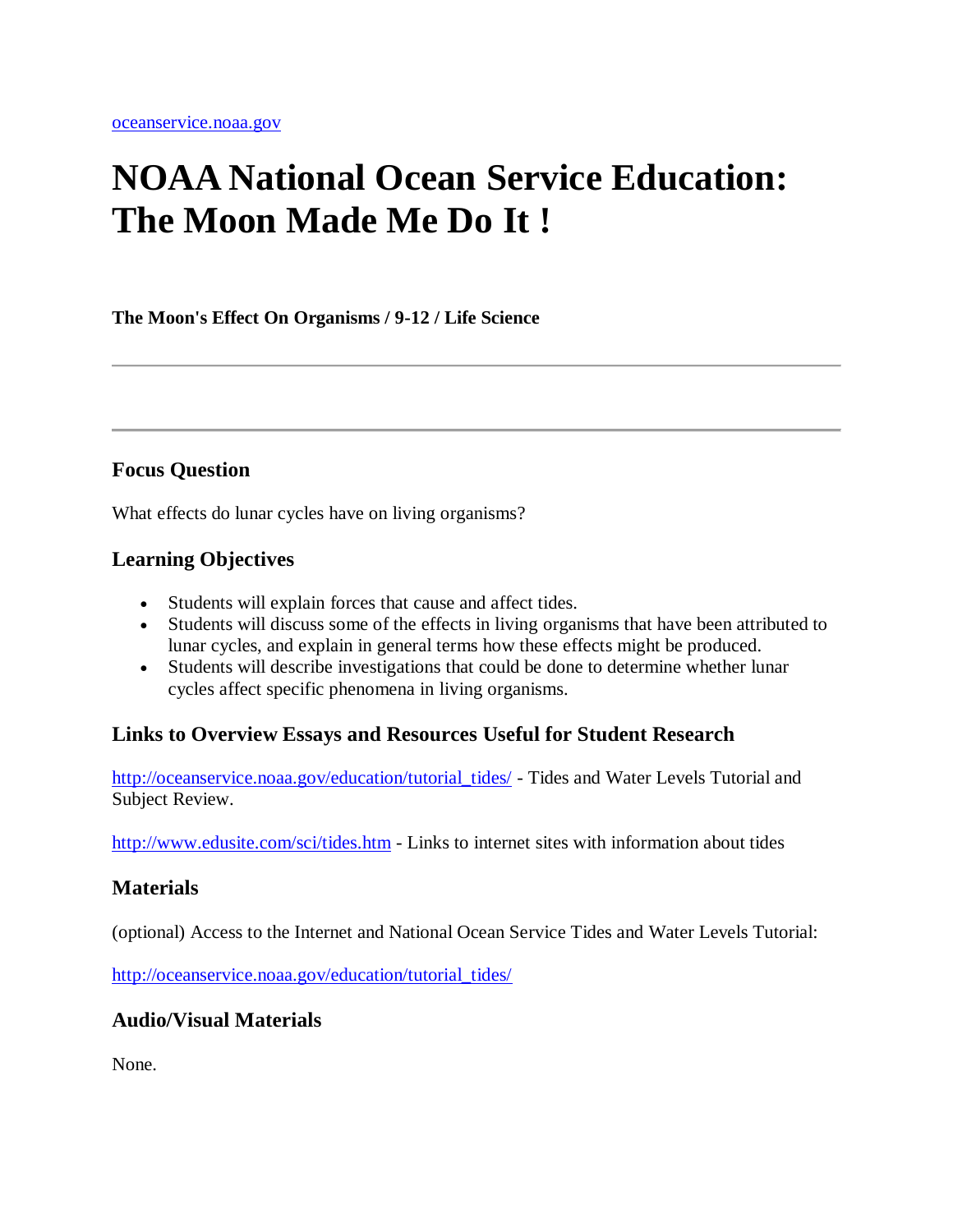### **Teaching Time**

Two or three 45-minute periods, plus time outside of class for research and preparation.

#### **Seating Arrangement**

Groups of 4 or more students.

### **Maximum Number of Students**

32

### **Key Words**

**Tide** Tidal current Ebb Flood Spring tide Neap tide Perihelion Aphelion Perigee Apogee Lunar cycle Lunar effects

#### [\(top\)](http://oceanservice.noaa.gov/education/lessons/#top)

### **Background Information**

Tides are the periodic rising and falling of ocean waters caused by the gravitational forces of the sun and moon. The vertical motion of tides is accompanied by a horizontal movement of ocean waters called tidal currents. Oceanographers say that tides rise and fall, while tidal currents ebb (during a falling tide) and flood (during a rising tide).

For a simple explanation of tides, it is sufficient to consider only the effects of the moon (the magnitude of the moon's effect is about twice that of the sun, since the moon is closer to the Earth). At any point in a day, one side of the Earth will be closer to the moon than the opposite side. Ocean waters on the closer side of the Earth will experience a greater gravitational pull from the moon than waters on the opposite side of the earth (tide-generating forces vary inversely as the cube of the distance from the tide-generating object). This causes a "bulge" in the waters closest to the moon, and creates a high tide. At the same time, inertial forces on the opposite side of the Earth causes a similar "bulge" creating another high tide. Low tides occur at longitudes that are 90° from the longitudes of locations that are experiencing high tides. The sun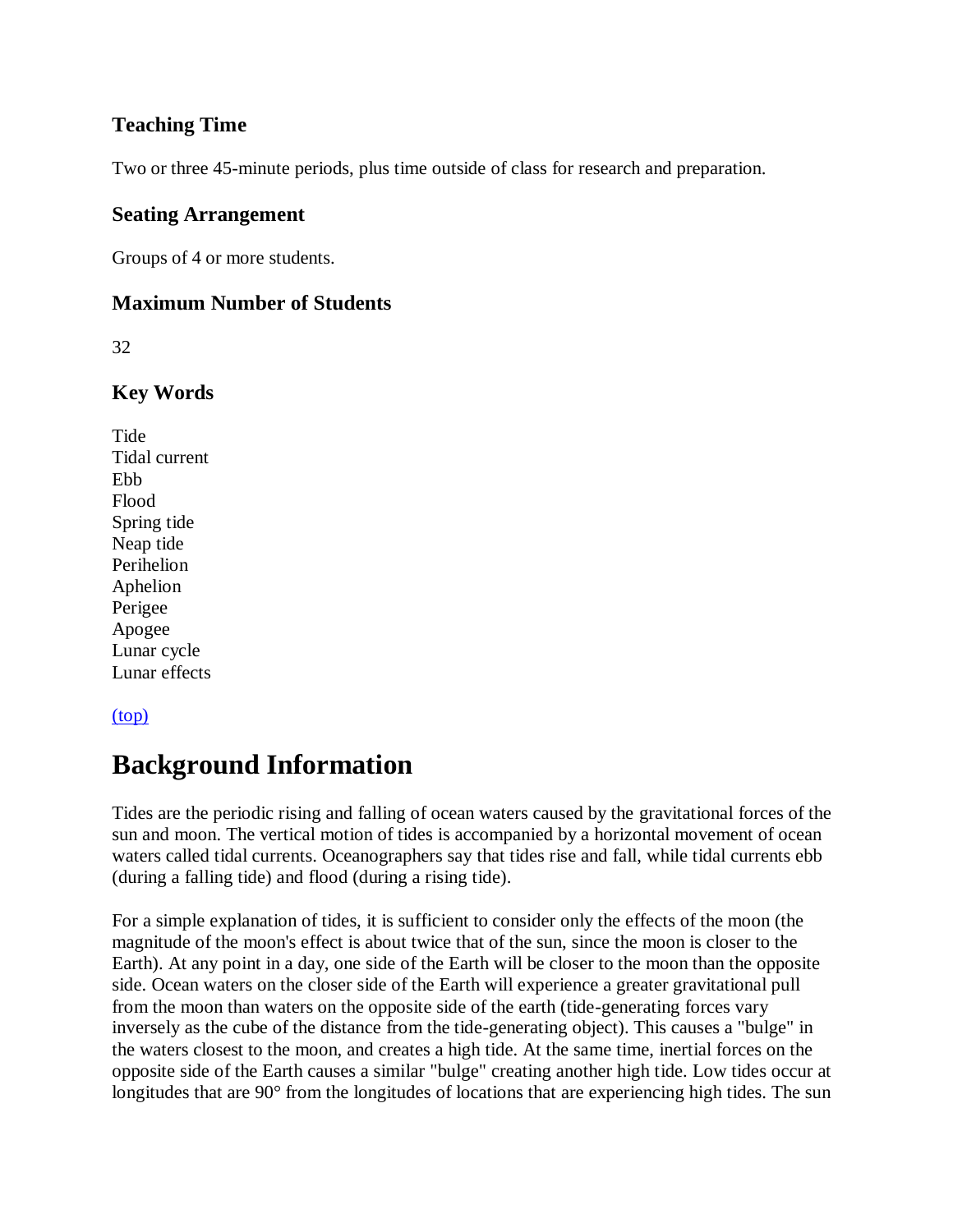also exerts a gravitational force on ocean waters. Depending upon the positions of the sun and moon relative to the Earth, the sun's gravity may enhance or diminish the tidal effect caused by the moon. When the sun and moon are aligned (at the time of full moon or new moon), their gravitational forces act in the same direction and produce more pronounced high and low tides that are called spring tides. When the sun and moon are at right angles relative to the Earth, the gravitational force of the sun partially cancels out the gravitational force of the moon. The result is less pronounced high and low tides that are called neap tides. The magnitude of tides is also affected by the actual distances between the sun, moon, and Earth: gravitational attraction is increased when the Earth is closest to the sun (perihelion) or moon (perigee), For more information on the causes and types of tides,

visi[thttp://oceanservice.noaa.gov/education/tutorial\\_tides/.](http://oceanservice.noaa.gov/education/tutorial_tides/welcome.html)

For centuries, people who live and work near seacoasts have understood the importance of being able to predict tides and tidal currents. Low tides may prevent ships from entering harbors, while high tides may make it impossible for ships to pass beneath bridges. Tidal currents may significantly increase the speed of a vessel, or may carry it into dangerous waters. Recreational boaters who anchor near shore may find themselves stranded by a falling tide. Fishermen throughout the world have learned that catches are likely to be much larger during certain portions of the tidal cycle than others.

Many people who live thousands of miles from any ocean also pay close attention to the same lunar cycles that produce tides. Traditional agricultural practices often prescribe planting and harvesting during times when the moon is at a specific location relative to the Earth. Some traditional forestry practices link lunar cycles with specific properties of wood including strength, resistance to decay, and resonance for musical instruments. Lunar cycles have also been linked with many aspects of human biology, behavior, and folklore including crime, suicide, mental illness, birthrates, fertility, werewolves, and vampirism. In this lesson, students will research and analyze various phenomena in living organisms that have been attributed to lunar cycles.

#### [\(top\)](http://oceanservice.noaa.gov/education/lessons/#top)

### **Learning Procedure**

- 1. If they have not already done so, have students complete the Tides and Water Levels Subject Review at: http://oceanservice.noaa.gov/education/tutorial\_tides/. If you choose to have students work in groups, you may want to assign different tutorial sections to each student. Have each student or student group answer questions in the Tides Subject Review. To save class time, you may want to assign this portion of the lesson as homework. Lead a discussion of students' answers to the questions, highlighting ways in which knowledge of tides can be useful and important.
- 2. Have student groups research and prepare written reports on at least three phenomena in living organisms that are allegedly affected by lunar cycles. Assign one of the following topics to each student group:
	- effects of lunar cycles on reproductive activity in marine animals;
	- effects of lunar cycles on behavior (other than reproduction) in marine animals;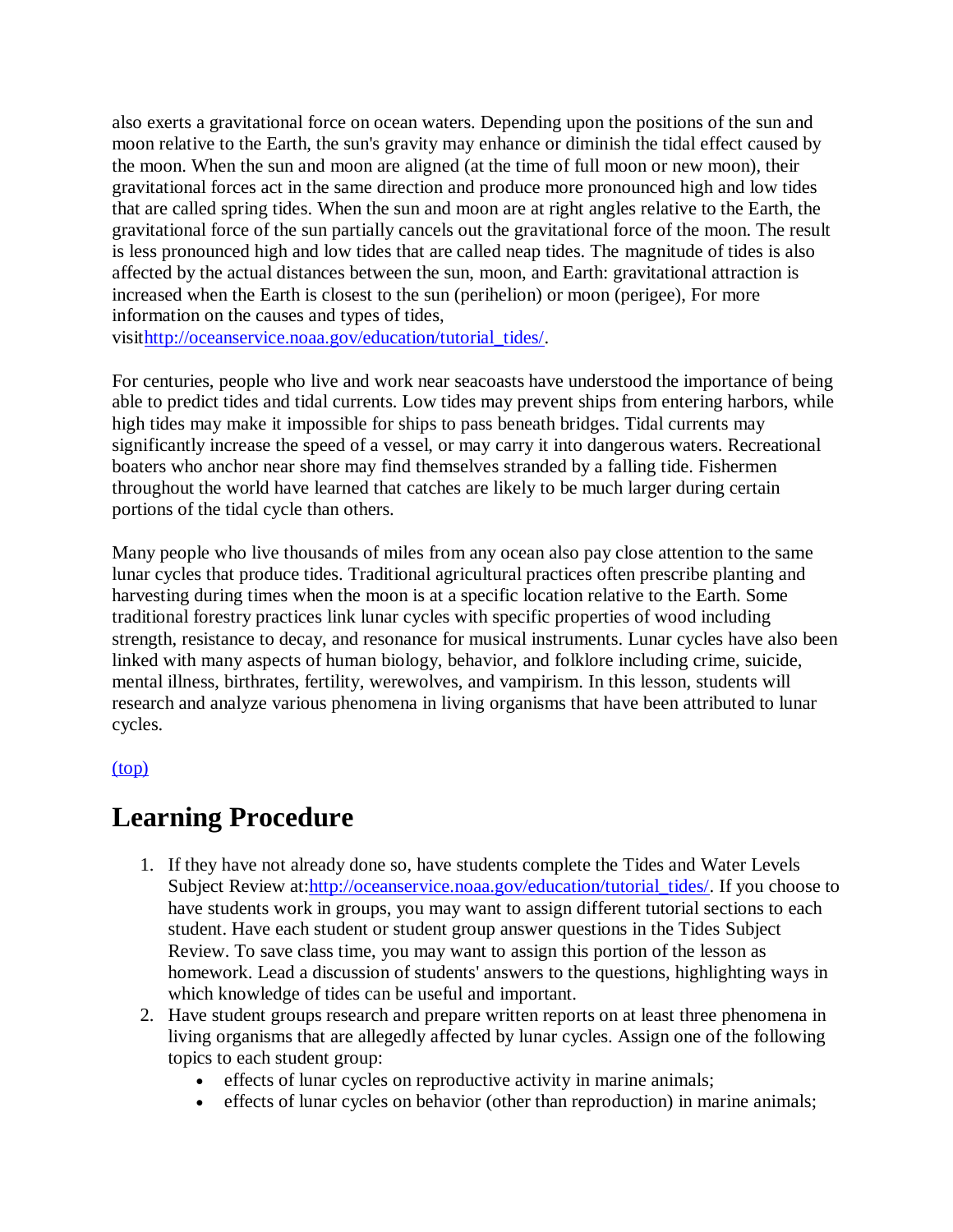- effects of lunar periodicity on the human reproductive cycle;
- relationships between lunar cycles and crime;
- relationships between lunar cycles and emergency room visits;
- biodynamic gardening;
- effects of lunar cycles on plants; or
- relationship between lunar cycles and farming practices.

Tell students that in addition to their assigned topic, they should identify and report on two additional phenomena in living organisms that are allegedly affected by lunar cycles. Reports should include hypotheses or discussions of the mechanism(s) through which lunar cycles might affect the phenomena being discussed. Direct all groups to review the discussion of lunar myths at: [http://skepdic.com/fullmoon.html.](http://skepdic.com/fullmoon.html)

3. Have each student group present an oral presentation of their research results and analyses. When all groups have made their presentations, lead a discussion of the pooled results. Reports should reflect a mix of well-documented effects of lunar cycles, as well as "effects" that have no demonstrated factual basis. Discuss possible reasons for widespread belief in "effects" (such as emergency room admissions) for which there is little or no supporting evidence. The discussion at<http://skepdic.com/fullmoon.html> explores the influences of media, folklore, tradition, misconceptions, cognitive biases, and communal reinforcement. Encourage students to discuss how the same factors may affect other popular perceptions about natural phenomena and scientific investigations.

Be sure students realize that lunar cycles almost certainly are important in the timing of some phenomena (such as reproduction in many marine animals). Discuss possible mechanisms through which lunar cycles might affect these phenomena. In many cases these mechanisms are not well-understood, even when the cause-and-effect relationships are well-documented.

Neuro-endocrine systems are thought to be involved in many cases, but the precise ways in which these systems detect variations in lunar cycles are not known. Given the large gaps in our knowledge about these mechanisms, it is entirely possible that many biological phenomena are sensitive to lunar cycles. While skepticism for claims about lunar effects is certainly warranted, it is also important to keep an open mind. In an article about lunar influences on women's reproductive cycles, Winnifred Cutler and co-authors concluded, "Historical indication that fertility rites were scheduled with consideration for the phase of the moon may have been reflecting accurate perceptions which we have yet to discover."

#### [\(top\)](http://oceanservice.noaa.gov/education/lessons/#top)

### **The Bridge Connection**

The Bridge is a growing collection online marine education resources. It provides educators with a convenient source of useful information on global, national, and regional marine science topics.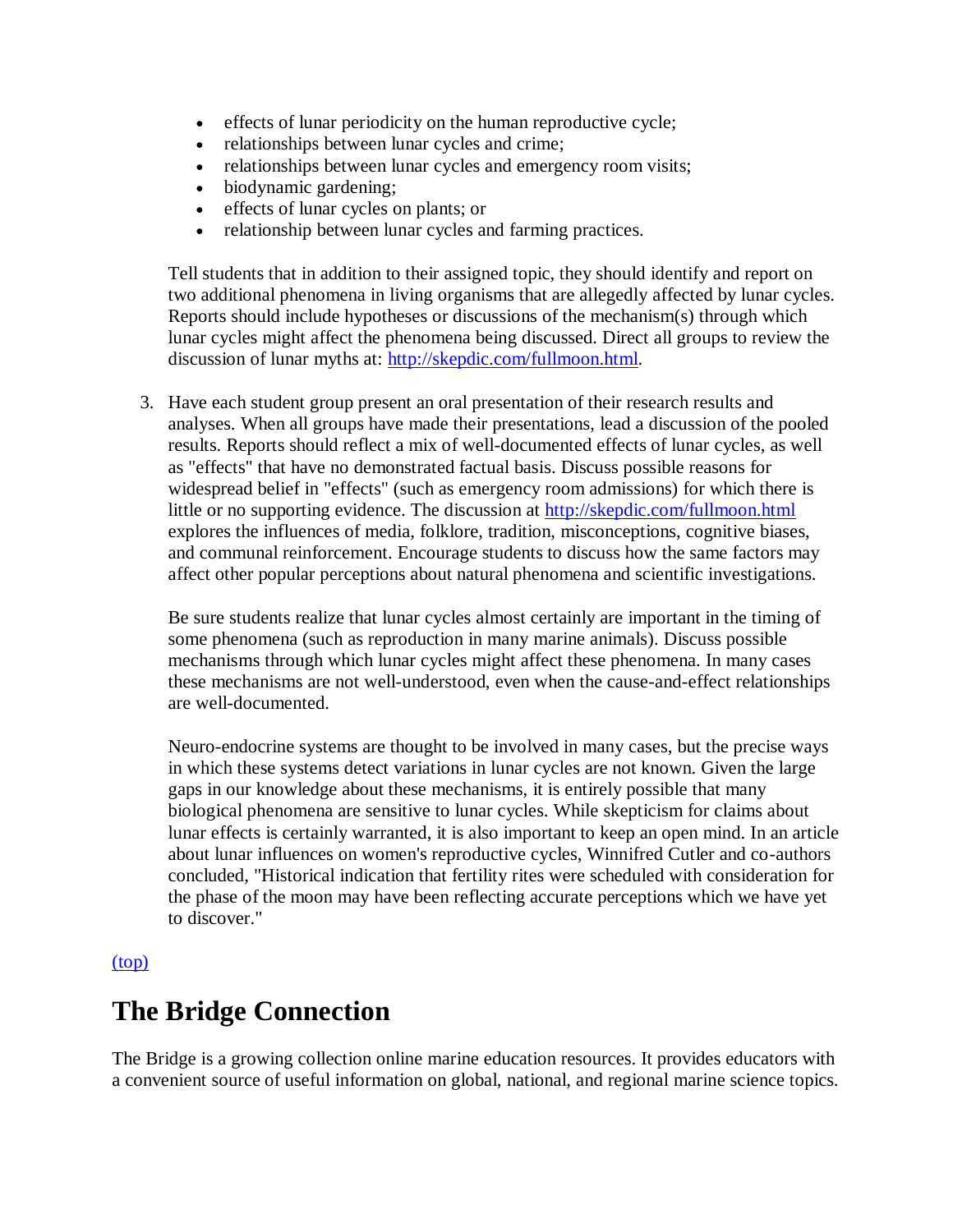Educators and scientists review sites selected for the Bridge to insure that they are accurate and current.

[www.vims.edu/bridge](http://www.vims.edu/bridge) - Click on "Ocean Science Topics" in the navigation menu to the left, then "Physics." There are many resources on tides and currents in these pages.

# **The "Me" Connection**

Have students write a short essay on why knowledge about tides and water levels is (or might be) important in their own lives.

# **Extensions**

The rise and fall of ocean tides involve huge amounts of energy. Have students or student groups prepare a report on how this energy could be captured in a form that could be used by humans. Reports should include a plausible mechanism for converting tidal motion into useful energy, a strategy for transporting captured energy to potential users, and a rough estimate of the energy that might be available from tidal sources. A keyword search on "tide energy" will produce lots of starting points.

[\(top\)](http://oceanservice.noaa.gov/education/lessons/#top)

### **Resources**

[http://oceanservice.noaa.gov/education/tutorial\\_tides/supp\\_tides\\_roadmap.html](http://oceanservice.noaa.gov/education/tutorial_tides/supp_tides_roadmap.html) – NOAA's National Ocean Service Web site's Roadmap to Resources about tides and water levels, with links to many other sources of tide data and background information

[http://www.navmetoccom.navy.mil](http://www.navmetoccom.navy.mil/) - Naval Meteorology and Oceanography Command Web site with information on waves and tides and other oceanography topics.

<http://mdc.mo.gov/conmag/1998/11/50.htm> - Article about "Lunar Lore" on the Missouri Conservation Commission Web site

<http://skepdic.com/fullmoon.html> – Article about evidence and beliefs concerning full moon and lunar effects.

<http://www.athenainstitute.com/lunarmpl.html> - B., W. M. Schleidt, E. Freidmann, G. Preti, and R. Stine. 1987. Lunar influences on the reproductive cycle in women. Human Biology. 59(6).

<http://www.edusite.com/sci/tides.htm> – Links to educational resources on ocean science topics

<http://www.internet4classrooms.com/tide.htm> – Links to Internet resources dealing with tides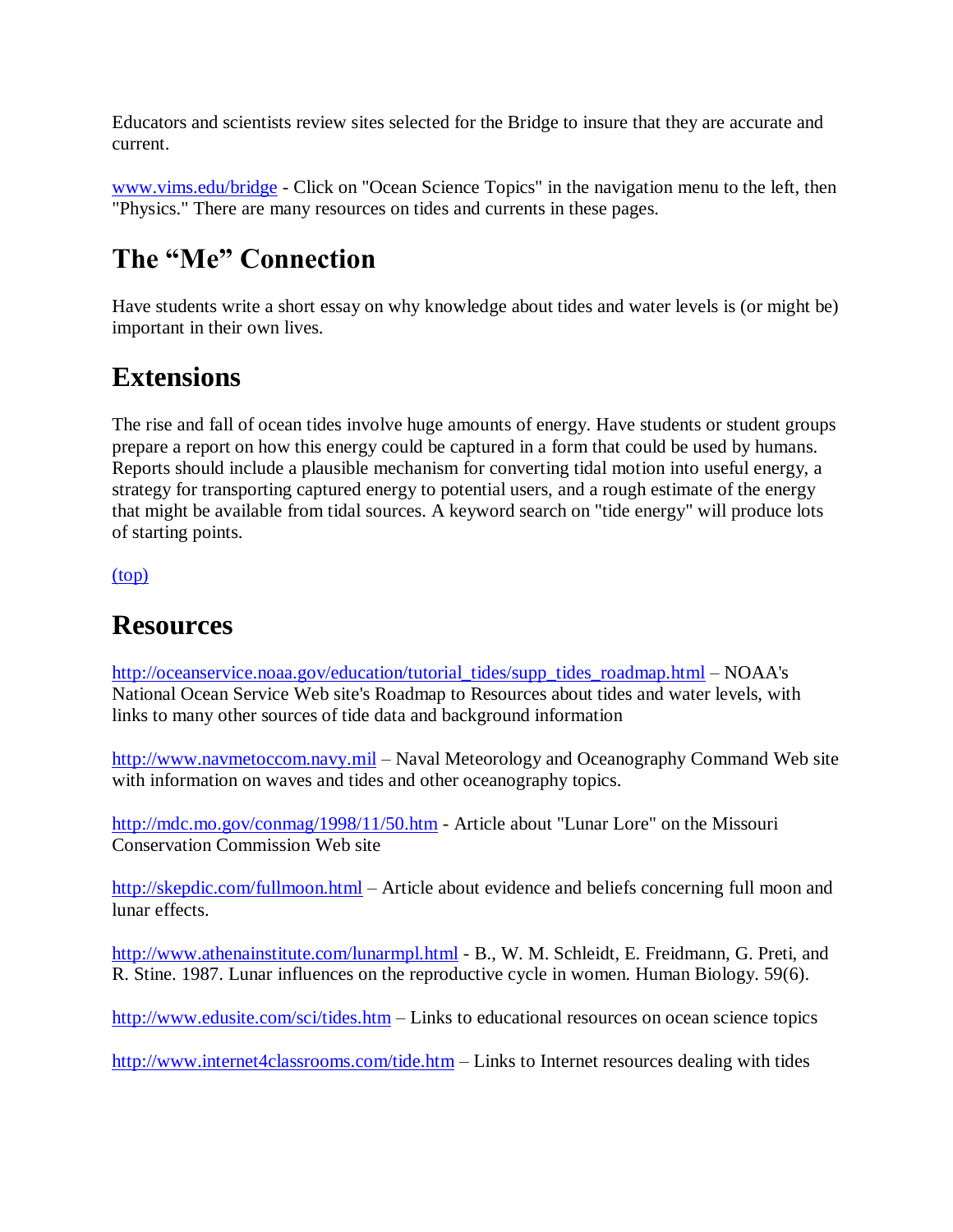<http://school.discovery.com/curriculumcenter/oceans/> – Discovery Channel School resources on ocean science topics.

# **National Science Education Standards**

### **Content Standard A: Science as Inquiry**

- Abilities necessary to do scientific inquiry
- Understandings about scientific inquiry

### **Content Standard B: Physical Science**

• Motions and forces

### **Content Standard C: Life Science**

• Behavior of organisms

### **Content Standard D: Earth and Space Science**

• Energy in the earth system

### **Content Standard E: Science and Technology**

• Understandings about science and technology

### **Content Standard F: Science in Personal and Social Perspectives**

- Personal and community health
- Natural resources
- Natural and human-induced hazards

### [\(top\)](http://oceanservice.noaa.gov/education/lessons/#top)

# **Ocean Literacy Essential Principles and Fundamental Concepts**

### **Essential Principle 1. The Earth has one big ocean with many features.**

 Fundamental Concept c. Throughout the ocean there is one interconnected circulation system powered by wind, tides, the force of the Earth's rotation (Coriolis effect), the Sun, and water density differences. The shape of ocean basins and adjacent land masses influence the path of circulation.